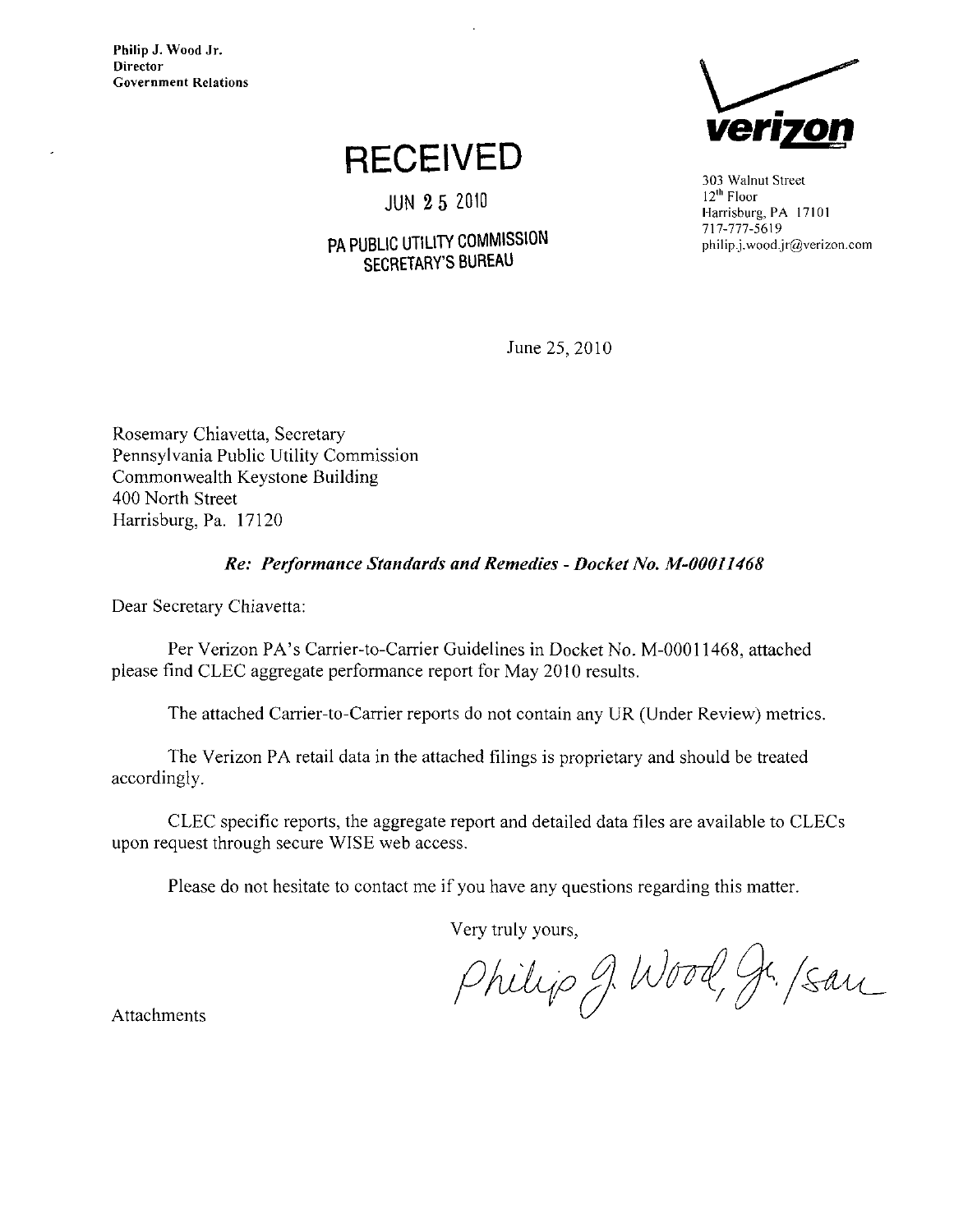

g

 $FedEx$